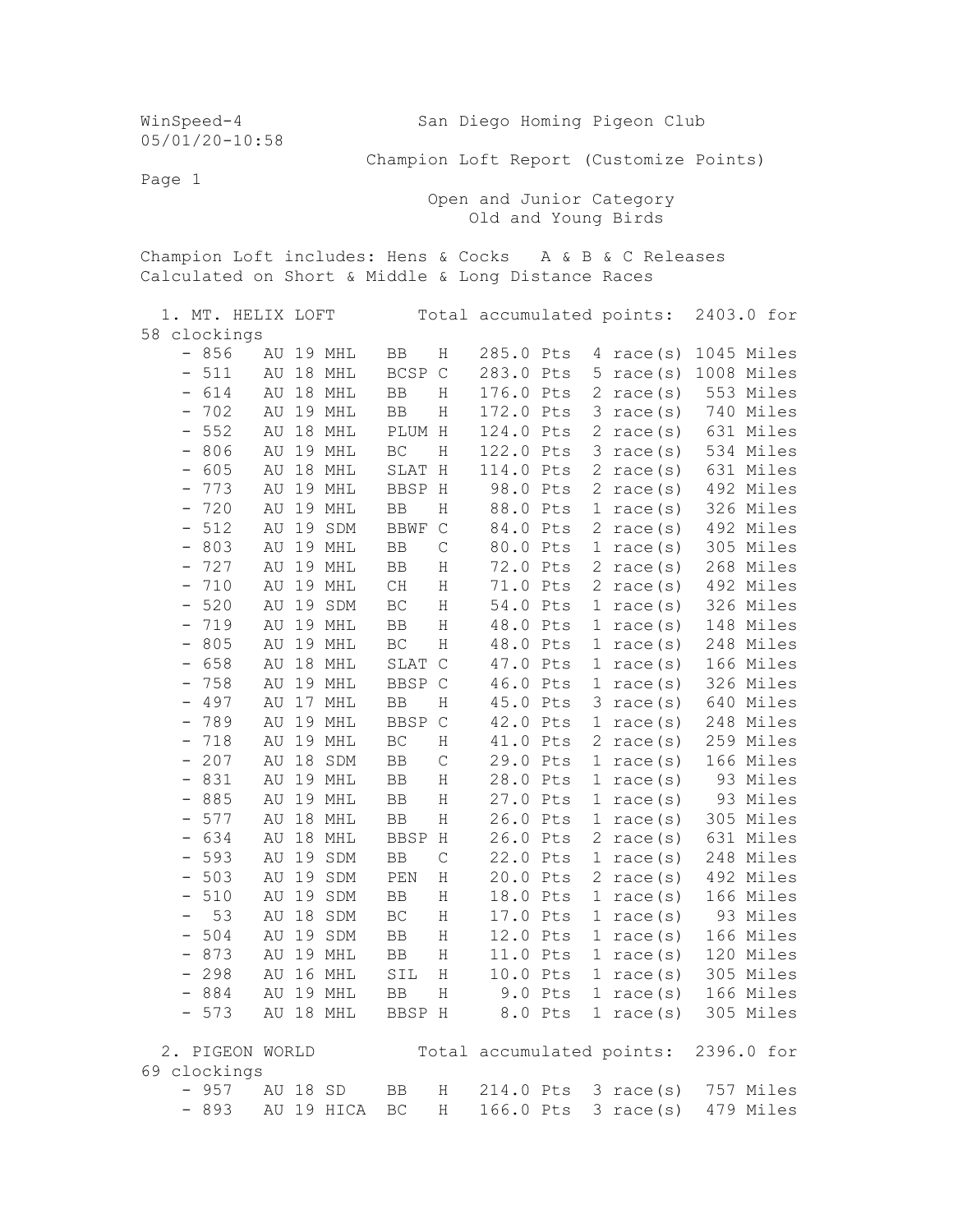|        | $-719$                   |    | AU 19 SD |                      | BB                   | Η                | 162.0 Pts |           |              | $3 \text{ race}(s)$                 | 524 Miles  |
|--------|--------------------------|----|----------|----------------------|----------------------|------------------|-----------|-----------|--------------|-------------------------------------|------------|
|        | $-827$                   | AU |          | 19 HICA              | BB                   | Η                | 160.0 Pts |           |              | $3 \text{ race}(s)$                 | 675 Miles  |
|        | $-796$                   | AU |          | 19 SD                | $_{\rm BB}$          | Η                | 158.0 Pts |           | 4            | race(s)                             | 705 Miles  |
|        | $-335$                   | AU |          | 19 SDM               | BB                   | Η                | 154.0 Pts |           | 4            | race(s)                             | 810 Miles  |
|        | $-892$                   | AU |          | 19 HICA              | BB                   | Η                | 128.0 Pts |           | 3            | race(s)                             | 379 Miles  |
|        | 882<br>$-$ .             | AU |          | 19 HICA              | BB                   | Η                | 110.0 Pts |           | 4            | race(s)                             | 705 Miles  |
|        | 795<br>$\qquad \qquad -$ | AU | 19       | ${\tt SD}$           | $_{\rm BB}$          | Η                | 103.0 Pts |           | 2            | race(s)                             | 426 Miles  |
|        | 733<br>$\equiv$          | AU | 19       | $\operatorname{SD}$  | PEN                  | Η                | 96.0 Pts  |           | 4            | race(s)                             | 707 Miles  |
|        | $-701$                   | AU | 19       | $\operatorname{SD}$  | BB                   | Η                | 79.0 Pts  |           |              | $3 \text{ race}(s)$                 | 497 Miles  |
|        | $-777$                   | AU |          | 19 SD                | DCSP H               |                  | 64.0 Pts  |           |              | 1 race $(s)$                        | 254 Miles  |
|        | $-735$                   | AU |          | 18 HICA              | BB                   | $\rm H$          | 62.0 Pts  |           |              | 1 race $(s)$                        | 331 Miles  |
|        | $-775$                   | AU |          | 19 SD                | BB                   | Η                | 50.0 Pts  |           |              | 1 race $(s)$                        | 126 Miles  |
|        | 302<br>$\equiv$          | AU |          | 19 SDM               | BB                   | $\rm H$          | 49.0 Pts  |           |              | 1 race $(s)$                        | 172 Miles  |
|        | $-764$                   | AU |          | 19 SD                | BB                   | Η                | 48.0 Pts  |           |              | 1 race $(s)$                        | 99 Miles   |
|        | $-736$                   | ΑU |          | 19 SD                | <b>BBWF</b>          | H                | 44.0 Pts  |           |              | 1 race $(s)$                        | 311 Miles  |
|        | $-11462$                 | AU |          | 19 ARPU              | $\operatorname{BLK}$ | Η                | 42.0 Pts  |           |              | 1 race $(s)$                        | 331 Miles  |
|        | $-714$                   | AU |          | 19 SD                | BB                   | $\mathsf C$      | 41.0 Pts  |           |              | 1 race $(s)$                        | 154 Miles  |
|        | $-562$                   | AU | 19       | $\operatorname{SDM}$ | SIL                  | Η                | 40.0 Pts  |           | $\mathbf{1}$ | race(s)                             | 331 Miles  |
|        | 174<br>$\equiv$          | AU | 18       | $\operatorname{SDM}$ | $\operatorname{BC}$  | Η                | 39.0 Pts  |           | $\mathbf{1}$ | race(s)                             | 154 Miles  |
|        | 310<br>$\frac{1}{2}$     | AU | 19       | $\operatorname{SDM}$ | $\mathop{\rm DC}$    | $\rm H$          | 38.0 Pts  |           | 3            | race(s)                             | 479 Miles  |
|        | $-338$                   |    |          | AU 19 SDM            | $\operatorname{BC}$  | Η                | 38.0 Pts  |           |              | 1 race $(s)$                        | 331 Miles  |
|        |                          |    |          |                      |                      |                  |           |           |              | CHAMPION LOFT REPORT (WinSpeed - 4) |            |
| page 2 |                          |    |          |                      |                      |                  |           |           |              |                                     |            |
|        |                          |    |          |                      |                      |                  |           |           |              |                                     |            |
|        | $-701$                   |    |          | AU 19 HICA           | BC                   | $\mathsf C$      | 38.0 Pts  |           |              | 1 race $(s)$                        | 154 Miles  |
|        | $-847$                   | AU |          | 19 HICA              | $\mathop{\rm DC}$    | Η                | 37.0 Pts  |           |              | 2 race $(s)$                        | 225 Miles  |
|        | $-726$                   | AU | 19 SD    |                      | BB                   | $\rm H$          | 33.0 Pts  |           |              | 1 race $(s)$                        | 172 Miles  |
|        | $-331$                   | AU |          | 19 SDM               | BB                   | Η                | 30.0 Pts  |           |              | 1 race $(s)$                        | 172 Miles  |
|        | $-782$                   | AU |          | 19 SD                | ${\rm BB}$           | Η                | 30.0 Pts  |           |              | 1 race $(s)$                        | 311 Miles  |
|        | $-814$                   | AU |          | 19 HICA              | BB                   | Η                | 24.0 Pts  |           |              | 1 race $(s)$                        | 311 Miles  |
|        | 856<br>$\sim$            | AU |          | 19 HICA              | $\operatorname{BC}$  | Η                | 24.0 Pts  |           | 2            | race(s)                             | 271 Miles  |
|        | 716<br>-                 | AU |          | 19 HICA              | BB                   | $\mathsf C$      | 22.0 Pts  |           |              | 1 race $(s)$                        | 126 Miles  |
|        | 703<br>-                 | AU | 19       | $\operatorname{SD}$  | BB                   | Η                | 18.0 Pts  |           |              | 1 race $(s)$                        | 126 Miles  |
|        | 891<br>$\sim$            | AU |          | 19 HICA              | BB                   | C                | 15.0 Pts  |           |              | 1 race $(s)$                        | 126 Miles  |
|        | $-598$                   | AU |          | 19 SDM               | ${\rm BB}$           | Η                | 10.0 Pts  |           |              | 2 race $(s)$                        | 482 Miles  |
|        | $-336$                   |    |          | AU 19 SDM            | BBSP                 | $\mathsf C$      |           | $9.0$ Pts |              | 1 race $(s)$                        | 99 Miles   |
|        | $-762$                   |    | AU 19 SD |                      | BB                   | Η                |           | 8.0 Pts   |              | 1 race $(s)$                        | 99 Miles   |
|        | 775                      |    |          | AU 18 HICA           | $\operatorname{BC}$  | $\rm H$          |           | 7.0 Pts   |              | 1 race $(s)$                        | 99 Miles   |
|        | 783                      |    | AU 19 SD |                      | BB                   | $\mathsf C$      |           | 5.0 Pts   |              | 1 race $(s)$                        | 99 Miles   |
|        | -<br>$-339$              |    |          | AU 19 SDM            |                      |                  |           |           |              |                                     | 99 Miles   |
|        |                          |    |          |                      | BC                   | H                |           | $1.0$ Pts |              | 1 race $(s)$                        |            |
|        | 3. MESOPOTAMIA LOFT      |    |          |                      |                      |                  |           |           |              | Total accumulated points:           | 2108.0 for |
|        | 46 clockings             |    |          |                      |                      |                  |           |           |              |                                     |            |
|        | $-548$                   |    |          | AU 19 SDM            | BB                   | Η                | 277.0 Pts |           |              | 5 race $(s)$                        | 994 Miles  |
|        | $-103251$ AU 16 ARPU     |    |          |                      | BB                   | $\mathsf C$      | 217.0 Pts |           |              | $4 \text{ race}(s)$                 | 844 Miles  |
|        | $-531$                   |    |          | AU 19 SDM            | BC                   | $\mathsf C$      | 139.0 Pts |           |              | 2 race $(s)$                        | 492 Miles  |
|        | $-11425$                 |    |          | AU 19 ARPU           | BC                   |                  | 126.0 Pts |           |              | $3 \text{ race}(s)$                 | 481 Miles  |
|        |                          | AU |          | 19 ARPU              |                      | Η                |           |           |              |                                     | 475 Miles  |
|        | $-11496$                 |    |          | AU 19 ARPU           | BB                   | Η<br>$\mathsf C$ | 126.0 Pts |           |              | 2 race $(s)$                        | 369 Miles  |
|        | $-11453$                 |    |          | AU 19 ARPU           | BB                   |                  | 125.0 Pts |           |              | 2 race $(s)$<br>2 race $(s)$        | 475 Miles  |
|        | $-11406$                 |    |          |                      | BB                   | $\mathsf C$      | 117.0 Pts |           |              | 2 race $(s)$                        |            |
|        | $-11382$                 |    |          | AU 19 ARPU           | DC                   | $\rm H$          | 114.0 Pts |           |              |                                     | 475 Miles  |
|        | $-538$                   |    |          | AU 19 SDM            | $\mathop{\rm DC}$    | Η                | 95.0 Pts  |           |              | 2 race $(s)$                        | 399 Miles  |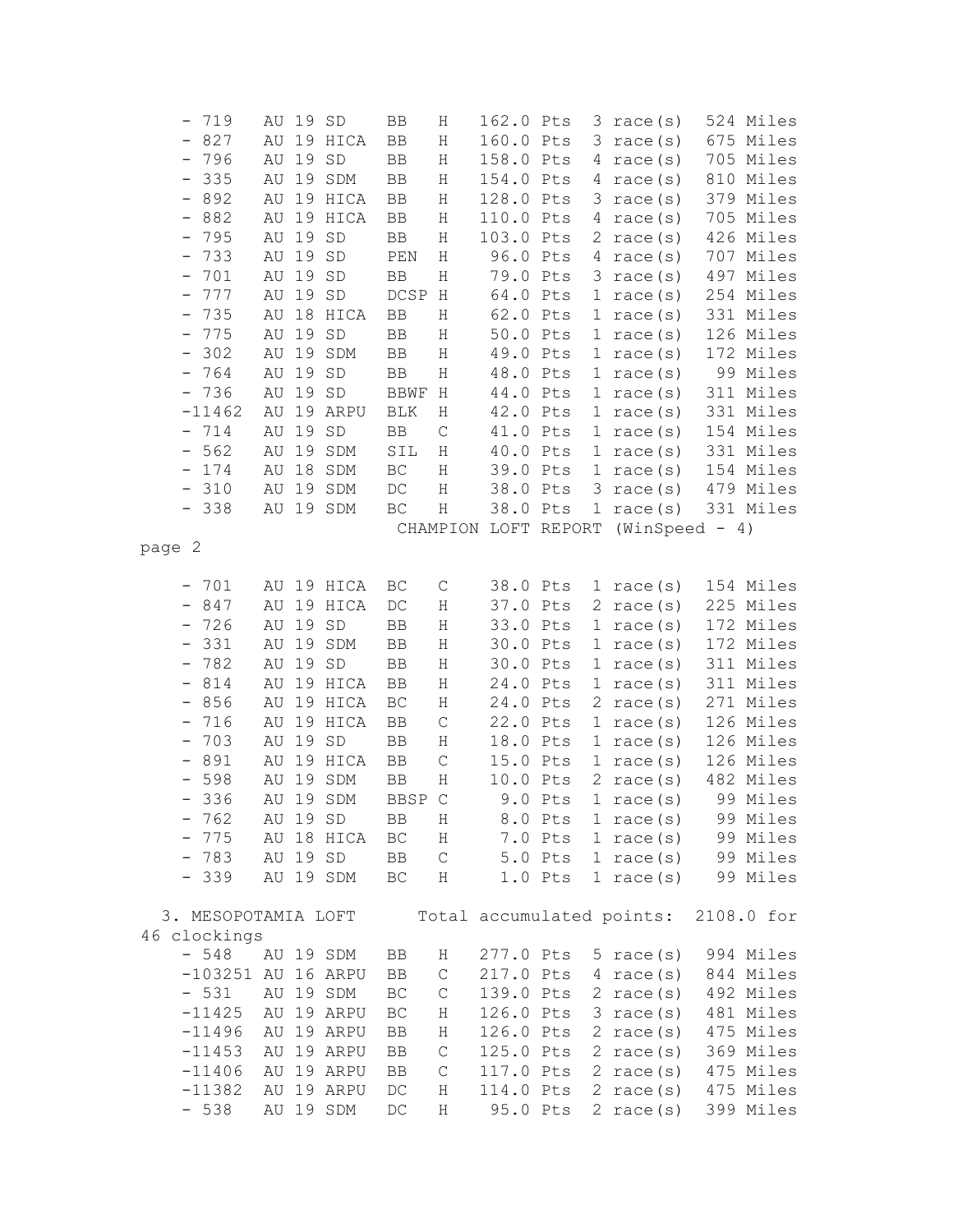| $-11381$                |             |          | AU 19 ARPU | BB                     | Η              | 80.0 Pts  |              | 1 race $(s)$                         | 326 Miles  |
|-------------------------|-------------|----------|------------|------------------------|----------------|-----------|--------------|--------------------------------------|------------|
| $-11380$                |             |          | AU 19 ARPU | ${\rm BB}$             | $\rm H$        | 72.0 Pts  |              | 2 race $(s)$                         | 369 Miles  |
| $-11329$                |             |          | AU 19 ARPU | $\mathop{\rm DC}$      | Η              | 69.0 Pts  |              | 2 race $(s)$                         | 472 Miles  |
| $-11455$                | AU          |          | 19 ARPU    | <b>BLSP</b>            | $\mathsf{C}$   | 69.0 Pts  |              | 2 race $(s)$                         | 315 Miles  |
| $-542$                  | AU          |          | 19 SDM     | DCWF H                 |                | 66.0 Pts  |              | 2 race $(s)$                         | 269 Miles  |
| $-11370$                | AU          |          | 19 ARPU    | $\operatorname{BC}$    | Η              | 56.0 Pts  |              | 1 race $(s)$                         | 305 Miles  |
| $-535$                  | AU          |          | 19 SDM     | $\mathop{\rm DC}$      | $\mathsf C$    | 54.0 Pts  |              | 1 race $(s)$                         | 305 Miles  |
| $-11394$                | AU          |          | 19 ARPU    | $\mathop{\rm DC}$      | $\mathsf C$    | 50.0 Pts  |              | 1 race $(s)$                         | 326 Miles  |
| $-11326$                |             |          | AU 19 ARPU | $\mathop{\rm DC}$      | $\mathsf C$    | 45.0 Pts  |              | 1 race $(s)$                         | 120 Miles  |
| $-11484$                |             |          | AU 19 ARPU | $\mathbb{R}\mathbb{C}$ | $\mathsf C$    | 44.0 Pts  |              | 1 race $(s)$                         | 120 Miles  |
| $-11495$                | AU          |          | 19 ARPU    | ${\rm BB}$             | $\rm H$        | 40.0 Pts  |              |                                      | 120 Miles  |
| $-11454$                |             |          |            |                        |                |           |              | 1 race $(s)$                         | 149 Miles  |
|                         | AU          |          | 19 ARPU    | BBWF                   | $\,$ H         | 37.0 Pts  |              | 1 race $(s)$                         |            |
| $-11431$                | AU          |          | 19 ARPU    | BB                     | $\rm H$        | 20.0 Pts  |              | 1 race $(s)$                         | 166 Miles  |
| $\frac{1}{2}$<br>92     | AU          |          | 18 MESO    | $\mathop{\rm DC}$      | $\rm H$        | 19.0 Pts  |              | 1 race $(s)$                         | 93 Miles   |
| $-543$                  |             |          | AU 19 SDM  | ${\rm BB}$             | $\mathsf C$    | 16.0 Pts  |              | 1 race $(s)$                         | 166 Miles  |
| $-11417$                |             |          | AU 19 ARPU | $\rm BB$               | $\mathsf C$    | 13.0 Pts  |              | 1 race $(s)$                         | 120 Miles  |
| $-11451$                |             |          | AU 19 ARPU | $\operatorname{BC}$    | $\rm H$        | 12.0 Pts  |              | 1 race $(s)$                         | 249 Miles  |
| $-11391$                |             |          | AU 19 ARPU | BB                     | $\mathsf C$    | 10.0 Pts  |              | 1 race $(s)$                         | 249 Miles  |
|                         |             |          |            |                        |                |           |              | Total accumulated points:            |            |
| 4. Topacio Family loft  |             |          |            |                        |                |           |              |                                      | 2001.0 for |
| 57 clockings<br>$-1456$ |             |          |            |                        |                | 272.0 Pts |              |                                      |            |
|                         |             | AU 19 SD |            | $_{\rm BB}$            | $\rm H$        |           |              | $6 \text{ race}(s)$                  | 1106 Miles |
| $-1462$                 | AU          | 19       | SD         | $\operatorname{BC}$    | Η              | 243.0 Pts | 6            | race(s)                              | 1266 Miles |
| $-1430$                 | AU          | 19       | SD         | ${\rm BB}$             | $\rm H$        | 222.0 Pts | 5.           | race(s)                              | 1031 Miles |
| $-566$                  | AU          |          | 19 SDM     | ${\rm BB}$             | $\rm H$        | 174.0 Pts | 4            | race(s)                              | 701 Miles  |
| $-567$                  | AU          | 19       | SDM        | $\rm BB$               | $\mathsf C$    | 110.0 Pts | 3            | race(s)                              | 632 Miles  |
| $-1431$                 | AU          | 19       | SD         | $\mathop{\rm DC}$      | $\mathsf C$    | 108.0 Pts |              | $3 \text{ race}(s)$                  | 374 Miles  |
| $-1418$                 | AU          | 19       | SD         | ${\rm BB}$             | $\mathsf C$    | 79.0 Pts  | 3            | race(s)                              | 374 Miles  |
| $-461$                  | AU          | 19       | SDM        | $\operatorname{BC}$    | $\rm H$        | 78.0 Pts  | 2            | race(s)                              | 267 Miles  |
| $-1427$                 | $\hbox{AU}$ | 19       | SD         | BB                     | $\mathsf C$    | 75.0 Pts  | 3            | race(s)                              | 447 Miles  |
| $-1425$                 | AU          | 19       | SD         |                        | Η              | 74.0 Pts  | 2            | race(s)                              | 222 Miles  |
| $-1429$                 | AU          | 19       | SD         | BC                     | $\mathsf C$    | 73.0 Pts  | 2            | race(s)                              | 250 Miles  |
| $-233$                  | AU          | 18       | SDM        | GRIZ H                 |                | 64.0 Pts  | 3            | race(s)                              | 624 Miles  |
| $-776$                  | AU          | 19       | SD         | $\mathop{\rm DC}$      | $\mathbf C$    | 64.0 Pts  | $\mathbf{1}$ | race(s)                              | 309 Miles  |
| $-1448$                 | AU 19       |          | SD         | $\rm BB$               | Η              | 58.0 Pts  | 2            | race(s)                              | 323 Miles  |
| $-1452$                 |             | AU 19 SD |            | BB                     | $\mathsf C$    | 48.0 Pts  |              | 2 race $(s)$                         | 250 Miles  |
| $-1459$                 |             | AU 19 SD |            | BBSP C                 |                |           |              | $46.0$ Pts $1$ race(s)               | 97 Miles   |
| $-1458$                 |             | AU 19 SD |            | BB                     | $\mathsf C$    |           |              | 45.0 Pts 1 race(s) 97 Miles          |            |
| $-116$                  |             | AU 19 SD |            | BB C                   |                |           |              | 38.0 Pts 1 race(s) 309 Miles         |            |
| $-1424$                 |             | AU 19 SD |            | BB                     | $\mathsf C$    |           |              | 36.0 Pts 2 race(s)                   | 250 Miles  |
|                         |             |          |            |                        |                |           |              | CHAMPION LOFT REPORT (WinSpeed - 4)  |            |
| page 3                  |             |          |            |                        |                |           |              |                                      |            |
|                         |             |          |            |                        |                |           |              |                                      |            |
| $-1438$                 |             |          | AU 19 SD   |                        |                |           |              | BBWF C 36.0 Pts 1 race(s)            | 330 Miles  |
| $-883$                  |             |          | AU 19 WEF  | $\operatorname{BC}$    | H              |           |              | $24.0$ Pts $1$ race(s)               | 170 Miles  |
| $-1465$                 |             | AU 19 SD |            | GRIZ H                 |                |           |              | $19.0$ Pts $1$ race(s)               | 170 Miles  |
| $-339$                  |             |          | AU 18 SD   | BBSP H                 |                |           |              | $13.0$ Pts $1$ race(s)               | 153 Miles  |
| $-831$                  |             |          | AU 19 WEF  | $\operatorname{BC}$    | $\overline{C}$ |           |              | $2.0$ Pts $1$ race(s)                | 252 Miles  |
|                         |             |          |            |                        |                |           |              |                                      |            |
| 5. VAN GRUEN LOFT       |             |          |            |                        |                |           |              | Total accumulated points: 1533.0 for |            |
| 43 clockings            |             |          |            |                        |                |           |              |                                      |            |
| $-2028$                 |             |          | AU 19 VANG | BBSP H                 |                |           |              | 167.0 Pts 4 race(s) 876 Miles        |            |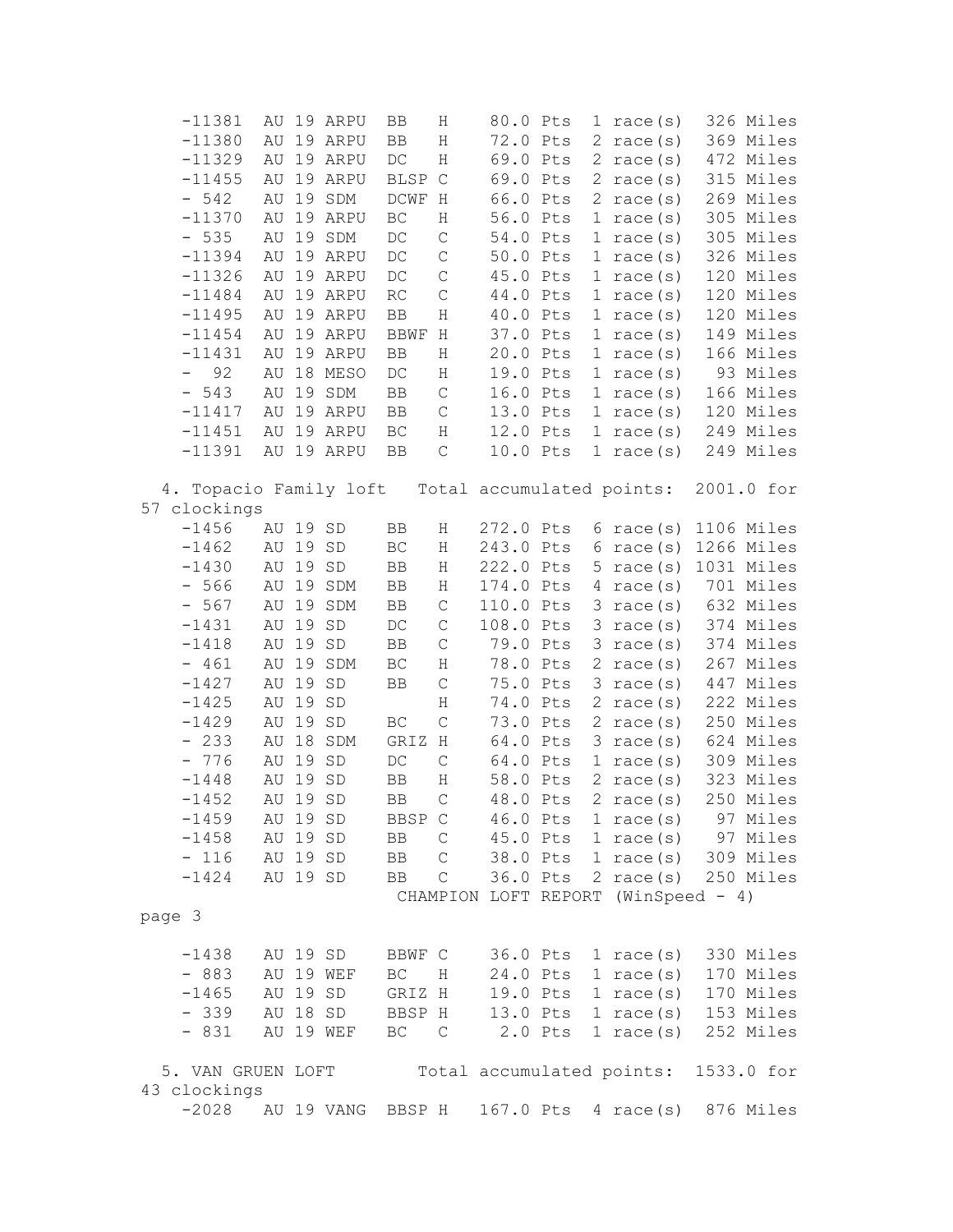| $-1990$                         |             |          | AU 19 VANG          | BC                         | Η           | 116.0 Pts           |         |              | 2 race $(s)$              | 633 Miles              |
|---------------------------------|-------------|----------|---------------------|----------------------------|-------------|---------------------|---------|--------------|---------------------------|------------------------|
| $-7545$                         | AU          | 18 HP    |                     | BB                         | Η           | 114.0 Pts           |         |              | $6 \text{ race}(s)$       | 1163 Miles             |
| $-1974$                         | AU          |          | 19 VANG             | ${\tt BBWF}$               | H           | 111.0 Pts           |         |              | 2 race $(s)$              | 416 Miles              |
| $-891$                          | AU          | 18 VG    |                     | BBPD C                     |             | 96.0 Pts            |         | 1            | race(s)                   | 306 Miles              |
| $-2047$                         | AU          |          | 19 VANG             | DUNN H                     |             | 86.0 Pts            |         | ı,           | race(s)                   | 249 Miles              |
| $-910$                          | AU          | 18 VG    |                     | BBWF H                     |             | 80.0 Pts            |         |              | $2 \text{ race}(s)$       | 633 Miles              |
| $-7542$                         | AU          | 18 HP    |                     | $\rm BB$                   | Η           | 71.0 Pts            |         | 2            | race(s)                   | 343 Miles              |
| $-1961$                         |             |          | AU 19 VANG          | PENC H                     |             | 68.0 Pts            |         | $\mathbf{2}$ | race(s)                   | 215 Miles              |
| $-2015$                         |             |          | AU 19 VANG          | GRIZ C                     |             | 54.0 Pts            |         |              | 2 race $(s)$              | 555 Miles              |
| $-464$                          |             |          | AU 19 SDM           | BBSP H                     |             | 52.0 Pts            |         |              | 2 race $(s)$              | 270 Miles              |
| $-2044$                         |             |          | AU 19 VANG          | BBSP H                     |             | 52.0 Pts            |         |              | 1 race $(s)$              | 327 Miles              |
| $-943$                          | AU          | 18 VG    |                     | BBWF C                     |             | 50.0 Pts            |         |              | 1 race $(s)$              | 166 Miles              |
| $-469$                          | AU          |          | 19 SDM              | $\operatorname{BC}$        | $\rm H$     | 49.0 Pts            |         |              | 1 race $(s)$              | 166 Miles              |
| $-489$                          |             |          | AU 19 SDM           | BBSP H                     |             | 48.0 Pts            |         |              | 1 race $(s)$              | 166 Miles              |
| $-590$                          | AU          |          | 19 SDM              | BCWF C                     |             | 36.0 Pts            |         |              | 1 race $(s)$              | 94 Miles               |
| $-1811$                         |             | AU 17 VG |                     | $\rm BB$                   | $\mathsf C$ | 36.0 Pts            |         |              | 1 race $(s)$              | 306 Miles              |
| $-1938$                         | AU          |          | 19 VANG             | $\operatorname{BC}$        | $\mathsf C$ | 35.0 Pts            |         | 1            | race(s)                   | 94 Miles               |
| $-863$                          | AU          | 18 VG    |                     | BBSP H                     |             | 32.0 Pts            |         | 1            | race(s)                   | 166 Miles              |
| $-474$                          | AU          |          | 19 SDM              | $\operatorname{BC}$        | $\mathsf C$ | 29.0 Pts            |         | 1            | race(s)                   | 94 Miles               |
| $-2017$                         | AU          |          | 19 VANG             | SILS C                     |             | 28.0 Pts            |         | 1            | race (s)                  | 306 Miles              |
| $-2008$                         | AU          |          | 19 VANG             | BBSP C                     |             | 27.0 Pts            |         | 1            | race(s)                   | 121 Miles              |
| $-2038$                         | AU          |          | 19 VANG             | $\texttt{SIL}$             | $\mathsf C$ | 26.0 Pts            |         |              | 1 race $(s)$              | 121 Miles              |
| $-2011$                         | AU          |          | 19 VANG             | RC                         | $\rm H$     | 20.0 Pts            |         |              | 1 race $(s)$              | 306 Miles              |
| $-2029$                         | AU          |          | 19 VANG             | BBWF                       | H           | 18.0 Pts            |         |              | 1 race $(s)$              | 166 Miles              |
| $-1907$                         | AU          |          | 19 VANG             | RC                         | $\mathsf C$ | 16.0 Pts            |         | 1            | race(s)                   | 94 Miles               |
| $-7541$                         | AU          | 18 HP    |                     | $_{\rm BB}$                | $\rm H$     | 15.0 Pts            |         | 1            | race (s)                  | 149 Miles              |
|                                 |             |          |                     |                            |             |                     |         |              |                           |                        |
|                                 |             |          |                     |                            |             |                     |         |              |                           |                        |
| $-2059$                         |             |          | AU 19 VANG          | GRIZ H                     |             |                     | 1.0 Pts |              | 1 race $(s)$              | 149 Miles              |
|                                 |             |          |                     |                            |             |                     |         |              |                           |                        |
| 6. KURD LOFT                    |             |          |                     |                            |             |                     |         |              | Total accumulated points: | 1343.0 for             |
| 40 clockings                    |             |          |                     |                            |             |                     |         |              |                           |                        |
| $-1227$                         |             | AU 18 SD |                     | DC                         | Η           | 128.0 Pts           |         |              | 4 race $(s)$              | 1015 Miles             |
| $-1604$<br>-                    | AU          | 19 SD    |                     | <b>BBWF</b>                | $\,$ H      | 120.0 Pts           |         |              | 2 race $(s)$              | 561 Miles              |
| 72<br>$\qquad \qquad -$         | AU          | 19 SD    |                     | $_{\rm BB}$                | Η           | 114.0 Pts           |         |              | 2 race $(s)$              | 639 Miles              |
| 28                              | AU          |          | 19 SDM              | DCPD H                     |             | 112.0 Pts           |         |              | 2 race $(s)$              | 479 Miles              |
| $-280$                          | AU          |          | 18 SDM              | $\rm BB$                   | Η           | 111.0 Pts           |         |              | 2 race $(s)$              | 482 Miles              |
| $-223$                          |             |          | AU 18 SDM           | BB                         | Η           | 107.0 Pts           |         |              | 2 race $(s)$              | 479 Miles              |
| $-1341$                         |             | AU 18 SD |                     | $DC$                       | Η           | 103.0 Pts           |         |              | 2 race(s)                 | 479 Miles              |
| $-1350$                         | AU          | 18       | SD                  | BB                         | Η           | 74.0 Pts            |         | 1            | race(s)                   | 252 Miles              |
| $-586$                          | AU          | 18       | SD                  | $\mathop{\rm DC}\nolimits$ | $\rm H$     | 70.0 Pts            |         | 2            | race(s)                   | 499 Miles              |
| 211<br>$\overline{\phantom{0}}$ | ΑU          | 17       | SDM                 | ${\rm BB}$                 | $\rm H$     | 58.0 Pts            |         | 1            | race(s)                   | 309 Miles              |
| $-1356$                         | AU          | 18       | ${\tt SD}$          | BB                         | $\rm H$     | 52.0 Pts            |         | 2.           | race(s)                   | 422 Miles              |
| $-1503$                         | AU          | 18       | ${\tt SD}$          | $\mathop{\rm DC}\nolimits$ | Η           | 42.0 Pts            |         | 1            | race(s)                   | 170 Miles              |
| $-598$                          | AU          | 17       | $\operatorname{SD}$ | $\rm BB$                   | $\rm H$     | 41.0 Pts            |         | 2            | race(s)                   | 322 Miles              |
| 17<br>-                         | AU          | 19       | SD                  | $\rm BB$                   | Η           | 40.0 Pts            |         | ı            | race(s)                   | 170 Miles              |
| 203<br>н.<br>-                  | AU          | 17       | SDM                 | BBSP                       | Η           | 34.0 Pts            |         | 2            | race(s)                   | 276 Miles              |
| 21                              | ΑU          | 19       | SD                  | BBPD H                     |             | 22.0 Pts            |         | ı            | race(s)                   | 309 Miles              |
| $-1279$                         | AU          | 18       | SD                  | $\rm BB$                   | Η           | 22.0 Pts            |         | ı            | race(s)                   | 330 Miles              |
| 47<br>-                         | $\hbox{AU}$ | 17       | SDM                 | BBWF                       | Η           | 21.0 Pts            |         | ı            | race(s)                   | 152 Miles              |
| $-1235$                         | AU          | 18       | SD                  | BB                         | Η           | 21.0 Pts            |         | ı            | race(s)                   | 170 Miles              |
| $-526$                          | AU          | 17       | $\operatorname{SD}$ | BB                         | Η           | 15.0 Pts            |         | ı<br>2       | race(s)                   | 170 Miles              |
| $-102273$<br>$-445$             | AU<br>AU    | 17       | 16 ARPU<br>SD       | BB<br>BB                   | Η<br>Η      | 13.0 Pts<br>8.0 Pts |         | 1            | race(s)<br>race(s)        | 322 Miles<br>124 Miles |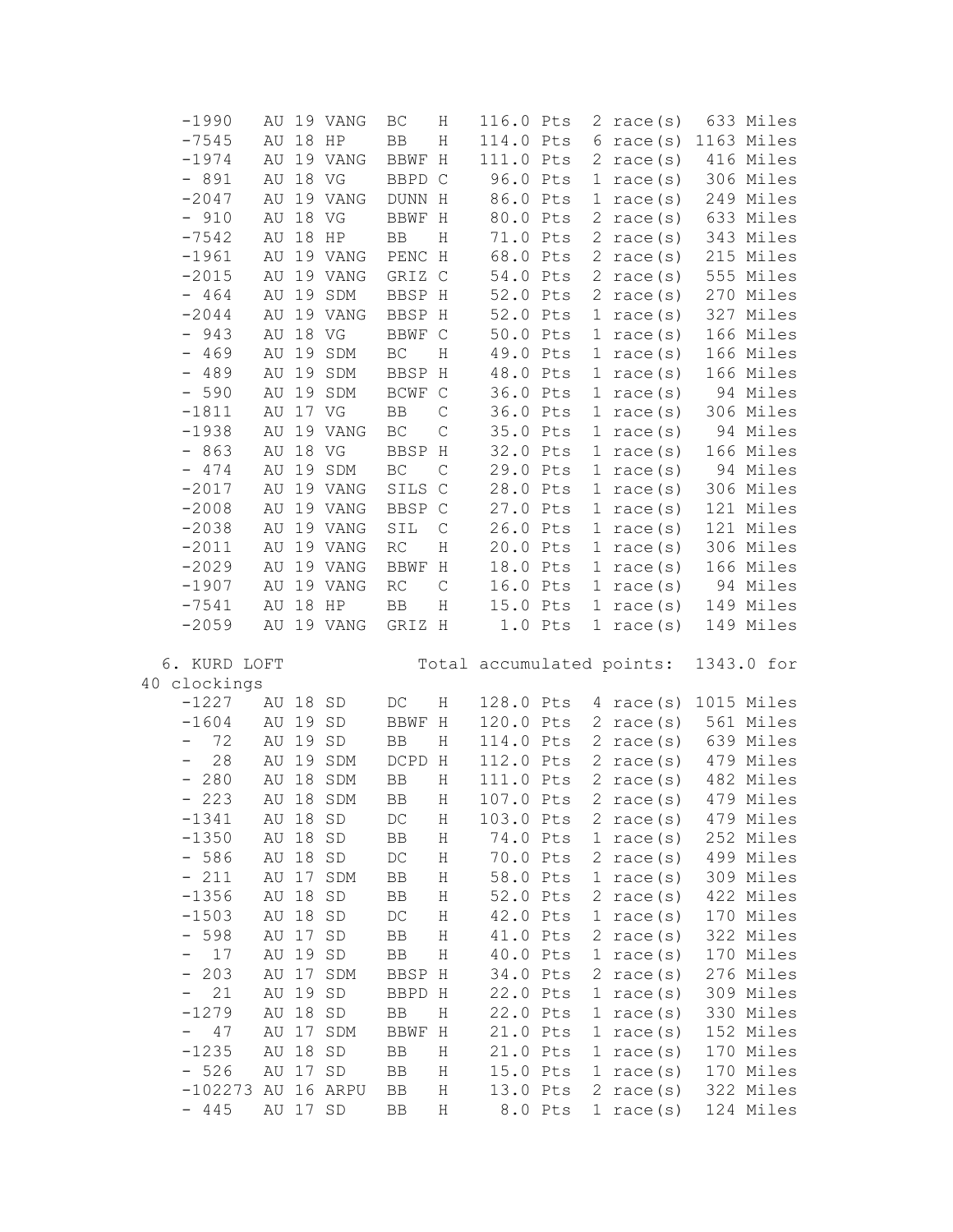- 20 AU 19 SD BBSP H 7.0 Pts 1 race(s) 124 Miles - 506 AU 17 SD BB H 4.0 Pts 1 race(s) 124 Miles -1605 AU 19 SD BB H 3.0 Pts 1 race(s) 124 Miles -1353 AU 18 SD BBWF H 1.0 Pts 1 race(s) 124 Miles 7. MILESTONE LOFT Total accumulated points: 1094.0 for 29 clockings -1085 AU 18 SD BB C 282.0 Pts 5 race(s) 1157 Miles CHAMPION LOFT REPORT (WinSpeed - 4) page 4 -44566 AU 19 ARPU BBWF H 123.0 Pts 3 race(s) 725 Miles - 195 AU 19 FVC BB H 98.0 Pts 1 race(s) 250 Miles -37969 AU 16 JEDD BC H 76.0 Pts 2 race(s) 578 Miles - 389 AU 19 SDM BB H 72.0 Pts 1 race(s) 250 Miles -27998 AU 19 JEDD BB H 69.0 Pts 2 race(s) 495 Miles  $-27956$  AU 19 JEDD BB C 64.0 Pts 2 race(s) 217 Miles  $-27945$  AU 19 JEDD BC H 56.0 Pts 1 race(s) 250 Miles -27927 AU 19 JEDD BB H 54.0 Pts 1 race(s) 250 Miles  $-27929$  AU 19 JEDD BB H  $44.0$  Pts 1 race(s) 250 Miles -27931 AU 19 JEDD BBWF H 42.0 Pts 1 race(s) 307 Miles -52008 AU 19 AA BB H 32.0 Pts 1 race(s) 150 Miles - 201 AU 19 SD BB H 31.0 Pts 2 race(s) 318 Miles -27919 AU 19 JEDD BB H 30.0 Pts 1 race(s) 328 Miles - 817 AU 19 PAL BB H 11.0 Pts 1 race(s) 95 Miles -27789 AU 19 JEDD BBWF C 3.0 Pts 1 race(s) 168 Miles -27948 AU 19 JEDD BB C 3.0 Pts 1 race(s) 150 Miles -1266 AU 19 SD BB C 2.0 Pts 1 race(s) 150 Miles -52007 AU 19 AA BB H 2.0 Pts 1 race(s) 168 Miles 8. TRIPLE CROWN CLASSIC Total accumulated points: 248.0 for 11 clockings - 824 AU 18 SBRP BC H 71.0 Pts 2 race(s) 264 Miles - 570 AU 19 SD BC H 64.0 Pts 2 race(s) 319 Miles - 419 AU 19 LFO BC C 30.0 Pts 1 race(s) 96 Miles - 539 AU 19 SD BB H 28.0 Pts 2 race(s) 403 Miles - 86 AU 19 VITA BB C 27.0 Pts 2 race(s) 246 Miles - 532 AU 18 SD BCWF C 18.0 Pts 1 race(s) 151 Miles - 558 AU 18 SD BBWF C 10.0 Pts 1 race(s) 96 Miles 9. LULUS LOFT Total accumulated points: 198.0 for 9 clockings - 346 AU 19 SDM BB C 34.0 Pts 1 race(s) 152 Miles - 450 AU 19 SDM BC H 31.0 Pts 1 race(s) 169 Miles - 436 AU 19 SDM BC H 30.0 Pts 1 race(s) 169 Miles<br>- 573 AU 19 SDM BBWF H 26.0 Pts 1 race(s) 169 Miles - 573 AU 19 SDM BBWF H 26.0 Pts 1 race(s) 169 Miles - 367 AU 19 SDM BB C 25.0 Pts 1 race(s) 169 Miles -1995 AU 19 PNA BBPN H 24.0 Pts 1 race(s) 169 Miles - 845 AU 19 SD BB C 23.0 Pts 1 race(s) 169 Miles - 366 AU 19 SDM BB H 4.0 Pts 1 race(s) 169 Miles<br>- 449 AU 19 SDM BB C 1.0 Pts 1 race(s) 169 Miles  $-449$  AU 19 SDM BB C 1.0 Pts 1 race(s)